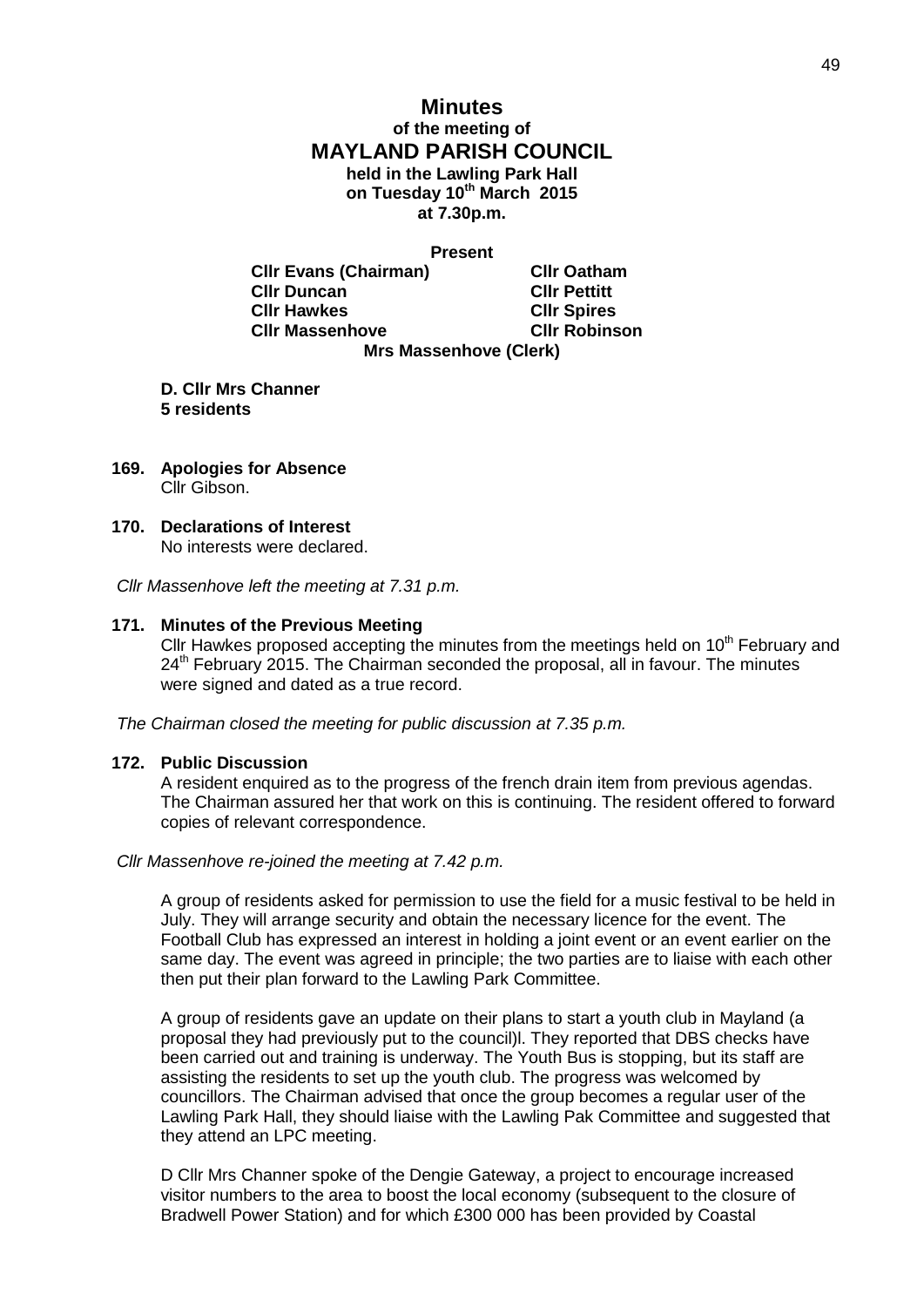Communities funding. She also spoke of the 1.5% increase in council tax, devolution in local government and informed councillors that the new senior management structure is now in place at Maldon District Council.

*The Chairman closed the public discussion session and reopened the meeting at 8.00 p.m.*

### **173. Finance**

Councillors received a list of all payments and receipts approved by the Finance Committee. Cllr Robinson proposed accepting both the payments and receipts. Cllr Hawkes seconded the proposal, all in favour; payments and receipts accepted.

All Councillors had received copies of the quarterly accounts. Cllr Hawkes proposed accepting them, Cllr Spires seconded the proposal, all in favour.

# **174. Annual Assembly**

It was provisionally agreed to hold the Annual Assembly on Tuesday 26<sup>th</sup> May and to hold that month's Lawling Park meeting on 19<sup>th</sup> May.

# **175. Planning**

# **The following decision made by the local Planning Authority was noted: -**

HOUSE/MAL/14/01145 First floor extension (resubmission of application with modified elevational treatment) 271 Esplanade Mayland Chelmsford Essex REFUSE

# **The following appeal decision made by the local Planning Authority was noted: -**

FUL/MAL/14/00541 (Appeal Ref: APP/X1545/A/14/2228139) Land South Of Bartlett Close - Mayland 2 No. new self build chalet bungalows on vacant site APPEAL ALLOWED

# **176. Clerk's Report**

The Clerk's update on matters from previous meetings was noted.

**177. Lawling Park Committee** *including Bakersfield, Lawling Playing Field & Dog Walk Area* Each Councillor has received a copy of the minutes from the previous LPC meeting.

Cllr Spires proposed adding the new football pitch to the grass cutting contract taking up the option to minimise cost by cutting the pitch area only on some occasions (rather than the entire field). Cllr Oatham seconded the proposal. 7 in favour, 1 objection; motion carried. Clerk to action.

# **178. Neighbourhood Plan Committee**

Each Councillor has received a copy of the minutes from the previous NP meeting.

Cllr Spires reported that questionnaires have been printed and that the Mayland Action Group has agreed to distribute and collect them. The Chairman suggested that the Parish Council writes to the Action Group to thank them for their continued involvement. Clerk to action.

A date is to be agreed for another meeting with the University of East London. It was noted that they are also working with Latchingdon and Tollesbury.

Cllr Oatham agreed to attend the next Neighbourhood Plan meeting (to be held on Tuesday 7th April) as a substitute member in the Chairman's absence.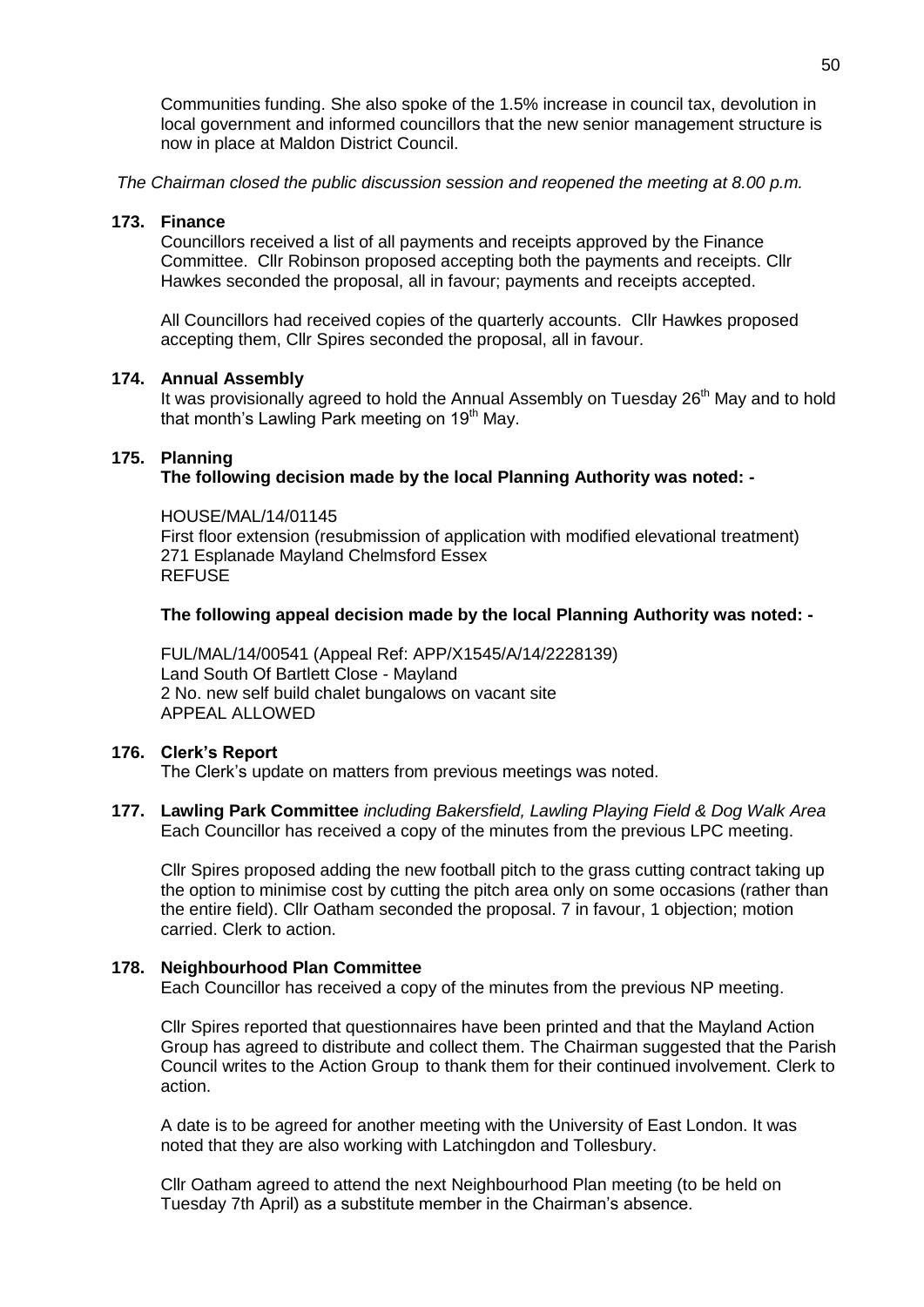# **179. Highways**

Cllr Hawkes expressed concern at the state of the roads in the village, in particular the loose concrete at the West Avenue/ Imperial Avenue junction and Wembley Avenue. It was agreed to write to Highways stating these concerns and also asking when are they going to conduct their annual survey and how much has the situation changed since their last one. Clerk to action.

Cllr Duncan expressed concern over the projecting BT inspection covers on the south side of Drake Avenue between The Drive and Teal Avenue. Clerk to write to BT asking them to address this.

Cllr Duncan proposed writing to the South Essex Parking Partnership to ask how many visits they have made to Mayland in the past year and how many parking tickets have been issued. Cllr Spires seconded the proposal. All in favour. Clerk to action.

#### **180. Parks & Open Spaces** *including George Everitt Memorial Park, Cardnell Brothers Memorial Park Field & Mayland Nature Reserve*

Cllr Duncan proposed that this year's annual play area inspections are arranged by MDC as was done last year. Cllr Massenhove seconded the proposal. All in favour. Clerk to action.

It was agreed to grant permission to a resident to trim bushes at the north side of Cardnell Brothers Memorial Park on the understanding that this is carried out at the resident's cost. Clerk to write to resident.

# **181. Village Environment** *including Lighting, Vandalism, Sea Wall, Transport* Cllr Massenhove proposed extending the tennis court lighting maintenance contract until

April 2016 whilst shortening the street lighting maintenance contract to end at the same time in order to bring them in line with the financial year. Cllr Oatham seconded the proposal. All in favour. Clerk to write to lighting contractor.

Our Neighbourhood Constable's correspondence regarding the recent deliberate fire at the Lawling Park was noted. His suggestion to box in the zip-wire platform is to be referred to the Lawling Park Committee.

Cllr Pettitt observed that drainage ditches near to the hall and around the park area are becoming blocked by overgrowing greenery. Cllr Spires offered to look at this with the ECC Watercourse Regulation Engineer whom he is due to meet with later this week. Cllr Spires to report at the next meeting.

Cllr Pettitt reported that the hall doors are being left open whilst football matches are being played. Cllr Spires reported that the changing room lights had recently been found left on after matches. The Clerk reported being been shown evidence of boots being cleaned in the showers, despite recent correspondence to the Football Club requesting that the changing rooms are left in a better condition. It was agreed to write to the Football Club instructing them to keep the doors shut when the hall is unattended, to stop cleaning boots in the showers and wash basins, to stop leaving the lights on and also requesting a deposit which will, if necessary, be used to cover costs incurred in additional cleaning requirements and repair of damage. Clerk to action.

Cllr Duncan reported sloping of the sea wall. Cllr Oatham asked if, in the event of a public footpath being eroded away, the route remains where the erosion is or transfers to the non-eroded area alongside it. Clerk to write to ECC for clarification.

Cllr Duncan reported on the Parish Transport Representatives' meeting with Essex County Council that he attended today. He was concerned about the lack of information that was forthcoming. It was agreed that the Parish Council should write to the transport